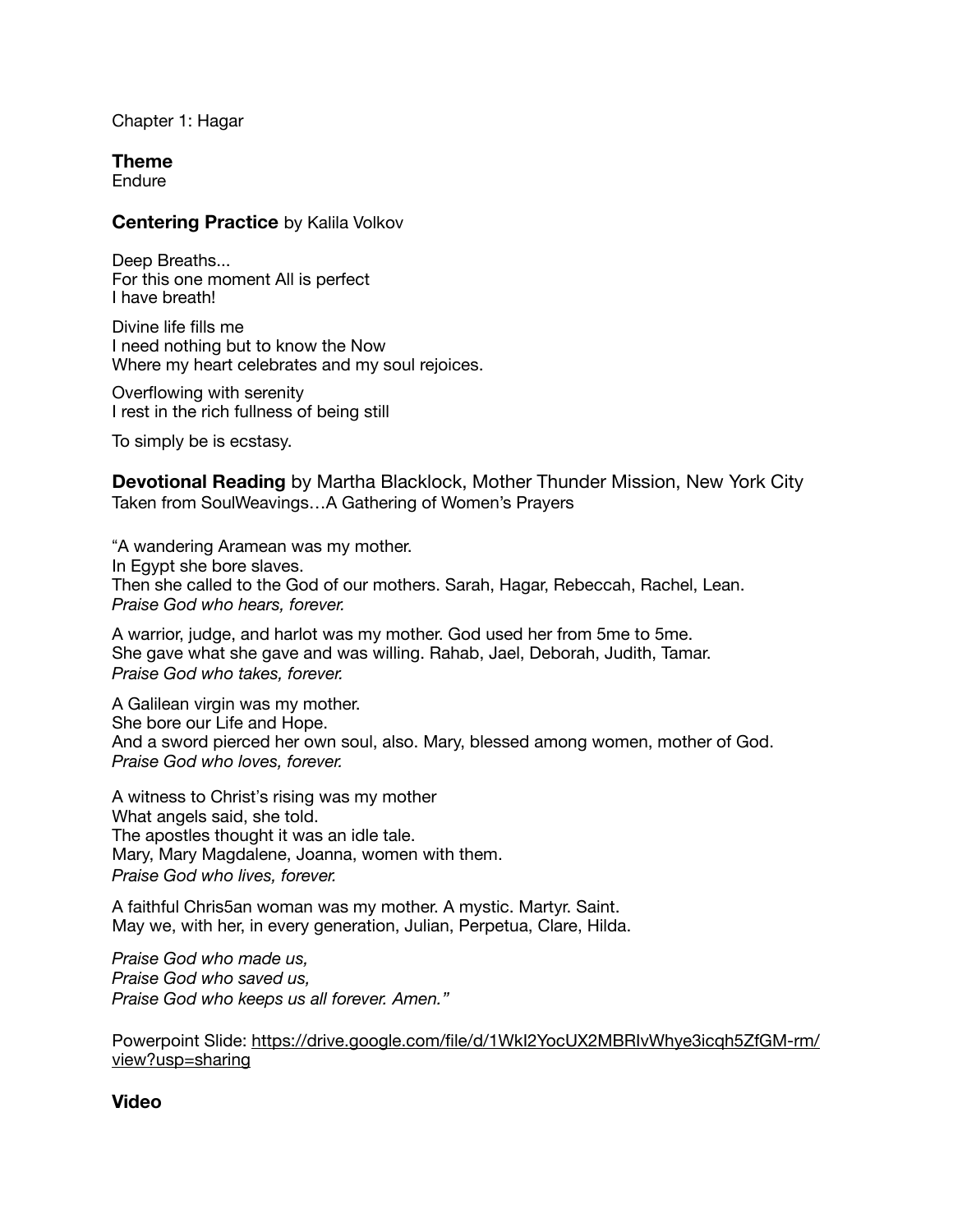Linda Bales Todd introduces the author Katey Zeh. Katey discusses why and how she wrote *Women Rise Up*.

<https://vimeo.com/527878637>

# Hagar's Story

**Definition of "Endure"** – suffer patiently something painful or difficult; or live through; experience; remain in existence; last; abide, bear, stand, and tolerate. This is a word that can point to situations of great stress and hardship OR can point to the positive life journeys – enduring love, our commitment to each other has endured. In some respects, Hagar"s experience is one of both –

Let's listen to the text....

## *Genesis 12:10-20*

This text is part of the back story prior to the time Hagar came into the picture. Abram"s treatment of Sarai seems cruel and disrespectful – women were considered property and Abram was buying into that practice and claiming his power over her. He "gives" Sarai to Pharaoh and, as Katey writes, we can only imagine what happened when Sarai was in his control. We need to remember that Abram"s actions were not God inspired. There is no part of the text indicating that this was part of God"s doing.

The commentary in the *Common English Bible* states that this incident develops out of two social realities of the day: marginalization of immigrants who were viewed as "the other"/ "less than" with no power and the second reality was male dominance in most sectors of life. Sarai and Abram were visiting Egypt. Not their home. So, according to the commentary, Abram"s actions could be viewed as a survival strategy in a foreign land. In fact, Abram states that directly to Sarai: "When the Egyptians see you, they will say 'This is his wife' and they will kill me and let you live. So, tell them you are my sister so that they will treat me well for your sake, and I will survive because of you!"

Regardless of the cultural context, this act of betrayal could not have endeared Sarai to Abram due to his exploitation of her. The phrase Katey uses is !**If you love me, you**"**ll do this for me!"** A common phrase used in ancient days as well as today. This phrase is applicable to cases of domestic violence...guilt tripping that, for many abusers, is quite effective.

Sarai"s forced labor benefited Abram and, in this case, she was an innocent victim. Sarai was caught in the web of sexual slavery not unlike millions of women around the globe. Today there are between 20-40 million people in slavery today – sexual slavery and slave labor.

The final deal Pharaoh made with Abram before expelling him, was the gift of Hagar as Abram's slave to take with him amongst other "things" Abram had acquired. Let's read on...

## *Genesis 16:1-16*

This Biblical story is filled with all sorts of "issues" to address: slavery, role of women and motherhood, betrayal, human trafficking, multiple wives, faith. Interesting that Sarai blames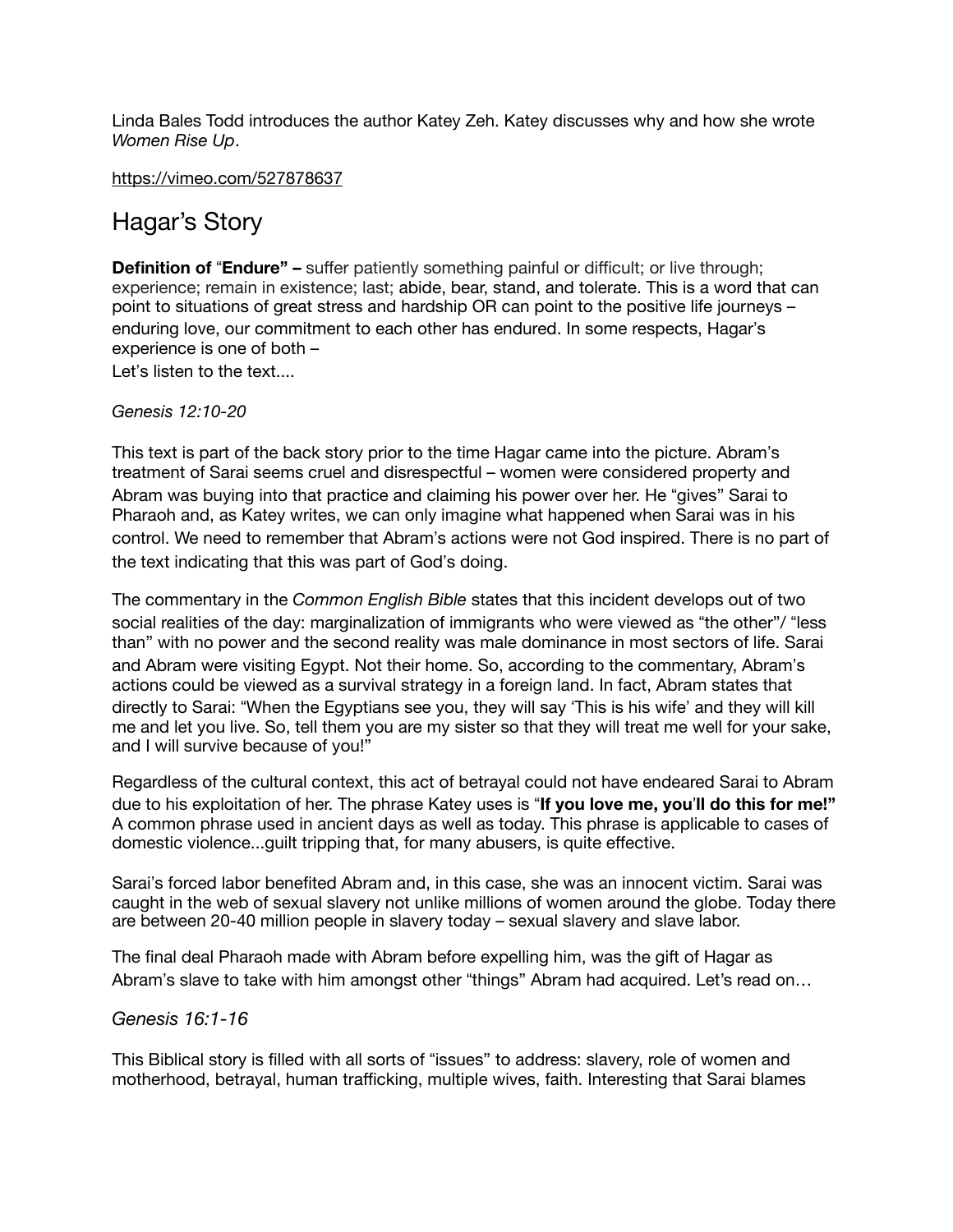God for her not being pregnant. One has to wonder if she felt God was punishing her in some way – perhaps for the transactions that happened when under Pharaoh"s thumb.

Pregnancy was – and still is in some cultures – a key role for women, a definer of her worth and a guarantee of descendants which were important in that day and this day. That cultural message was not lost on Sarai. She was bereft. Desperate. Her age was against her. Time was running out. So, she uses Hagar to fulfill her dream of having children. Hagar was a surrogate, a concubine – actually another wife of Abram"s.

So, after Hagar became pregnant, Sarai was upset, to say the least, when Hagar "turned on her" so to speak. And, then, Sarai turned against Hagar. Katey writes: "It would be tempting for us to villanize her for this inhumane treatment of Hagar. Sarai is acting selfishly and heartlessly. But she also is acting from a place of woundedness...she must feel powerless over her own body and life, and so she directs all of her fear, all of her rage, and all of her resentment towards Hagar, the one person in her life who holds less power than she does."

As Katey points out in the chapter, Sarai, having been oppressed, becomes the oppressor. This is similar to perpetrators of domestic violence – many abusers were themselves abused. And, one can point to the Israeli/Palestinian situation as well. Katey quote: !When women cannot see their own humanity, they are not able to see the humanity of other women."

Hagar eventually flees into the wilderness. And, according to Delores Williams, an American Presbyterian theologian notable for her role in the development of womanist theology, Hagar is the first female in the Bible to liberate herself from oppressive power structures." But then, God asks her to return to her mistress, to Sarai, her abuser. (We cringe at this knowing she is returning to an abusive situation, because we know returning to an abuser can result in great damage, if not death.) And, as Delores Williams says, God was no liberator in this story! We don"t know why God wanted her to return except to produce more offspring for Abraham, but we do know that Hagar endures and is obedient to God. And, when she is talking with God, Hagar gives God a new name "El-Roi" – the first person in the Bible to do so and to also speak God"s new name.

We know the rest of the story. Hagar births Ishmael. Years later, Sarai finally has her own son, Isaac. Deep jealousy between Ishmael and Isaac ensues which results in Abram casting out Hagar and Ishmael into the wilderness where she endures more hardship. *God heard her cries*  and provided for her. As God promised, Hagar lived to see her son grow up, marry, have children, and become a ruler of a great nation.

When God spoke to Hagar, she knew she was loved. She is redeemed, and is a survivor which is the term used for persons healing from domestic violence. Hagar endured.

# **Social Issue**

A social issue named in this chapter is human trafficking – an issue addressed by United Methodist Women. Human trafficking, like domestic violence, is all about power and control. However, in human trafficking, the perpetrator uses fraud, coercion and manipulation and usually transports victims from place to place. Another phrase used for human trafficking is "modern-day slavery". In both these stories, we witness this.

## **Break Out Session**